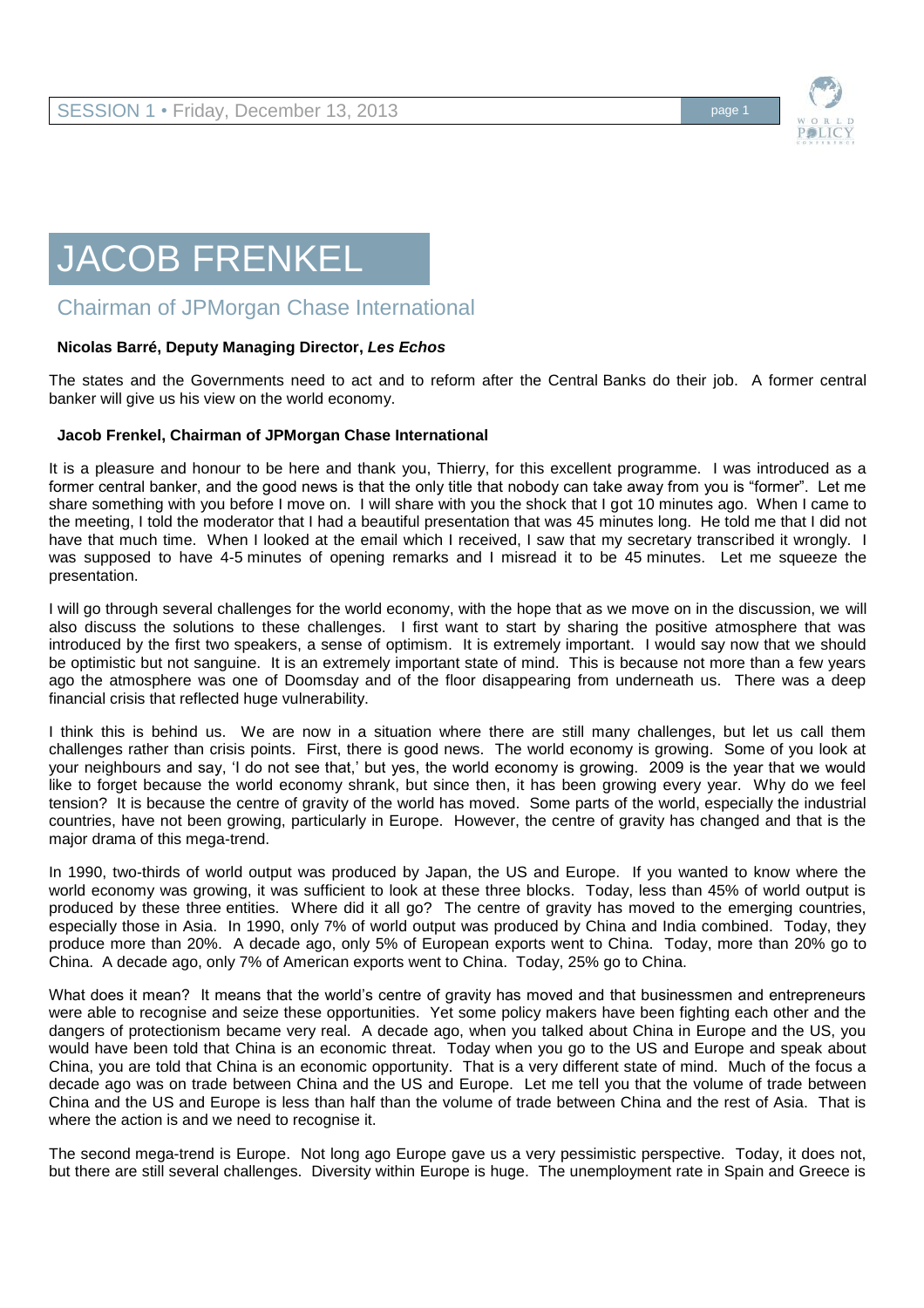

more than 25% and if you are young, it may be 60%, and above. Unemployment in Germany is 6.9%. Imagine a conversation between the Minister for Finance of Germany and the Ministers for Finance of Spain and Greece. They have different types of problems reflecting the great diversity. In the past few years the European Central Bank (ECB) has played a central role in keeping the euro zone afloat. The fact is, however, that monetary authorities have done more than can be done and monetary policy has been overburdened. Since many of the issues in Europe are structural in nature they cannot be solved just by monetary policy. The goal of monetary policy therefore is not to solve the structural problem but to give breathing space for the policy makers to address these challenges with the structural tools. That is where the issues are: they are structural issues.

We have an unemployment rate today in Europe of 12.2%. Do you know how many of those people have been unemployed for more than a year? More than 50% of those who are unemployed today have already been unemployed for more than a year. An additional 18% of those who are unemployed today have been unemployed for a period of between six and 12 months. It means that, to a large extent, the unemployment in Europe is structural rather than cyclical. To address these structural issues one needs to invest in human capital, education, job retraining, and enhance labour mobility. As is obvious, these challenges cannot be solved just by monetary policy.

In contrast with Europe, in the US the rapid decline of the unemployment rate from a figure of more than 10% to slightly less than 7% today was not all through job creation. A lot of it is reflected by the fact that individuals got discouraged and left the labour force. In fact, labour-force participation in the US has declined very rapidly. It was 68% a few years ago and it is now significantly less. At the same time in Europe, the rise in the unemployment rate was associated with a rise in labour-force participation. Again, these issues are structural and cannot be solved by monetary and credit policy alone.

Regarding macro economic policies, it is obvious that we have now reached the point in which the conventional solutions are not applicable. Fiscal policies have overextended themselves as national debt increases, while at the same time monetary policies have also overextended themselves as interest rates all over the world are very close to zero. Faced with these challenges, policy makers have searched for non-conventional measures. Let me tell you, those non-conventional measures and forward guidance were very effective in reducing the extraordinary potential loss of effectiveness resulting from a zero interest rate. However, let us not get used to it, because such measures cannot replace the conventional tools and they are much less effective.

As far as I know, every central banker in the world would dream that a time of normalcy would return. This would enable the central banks to have a slightly more positive interest rate, so they would not need to resort so much to non-conventional measures. In order to appreciate the degree of departure from conventional policies, it is enough to recognize that just a few years ago the entire balance sheet of the Federal Reserve, which is the Central Bank of the United States, was composed of Treasury bills. These were very short-term Government obligations of very high quality. Today, there is a very large proportion of the assets that are held by the Federal Reserve that are mortgage-based securities (MBS). Such assets are much less liquid than Treasury bills. The restoration of normalcy would require a significant decline in the proportion of assets which are held in MBS and a corresponding rise in the proportion of assets held in Treasury bills.

Finally, let me join hands with the previous speaker regarding demography. We all know that we are very bad forecasters, but there is one forecast which is robust and that is demography. In the next 20 years, the world will have a population that is greater than it is today by one and a half billion people.

Where will they be? More than 1.45 billion of them will be in the developing world. Only a meagre amount of them will be in the industrial countries. Furthermore, in most of the industrial countries the population is aging rapidly (especially in Japan). The aging process results in significant budgetary burdens, challenges to the social security systems, reduced dynamism and the like. At the same time, the demographic picture in the emerging economies in not monolithic: China's population will increase in the next 20 years by about 100 million people but because of the one child policy the population will be aging. In contrast, India's population will increase in the next 20 years by about 300 million people and the age distribution of the population will be very healthy. Finally, the neglected continent of Africa will enjoy the largest rise in population. In the next 20 years Africa's population will increase by about 450 million